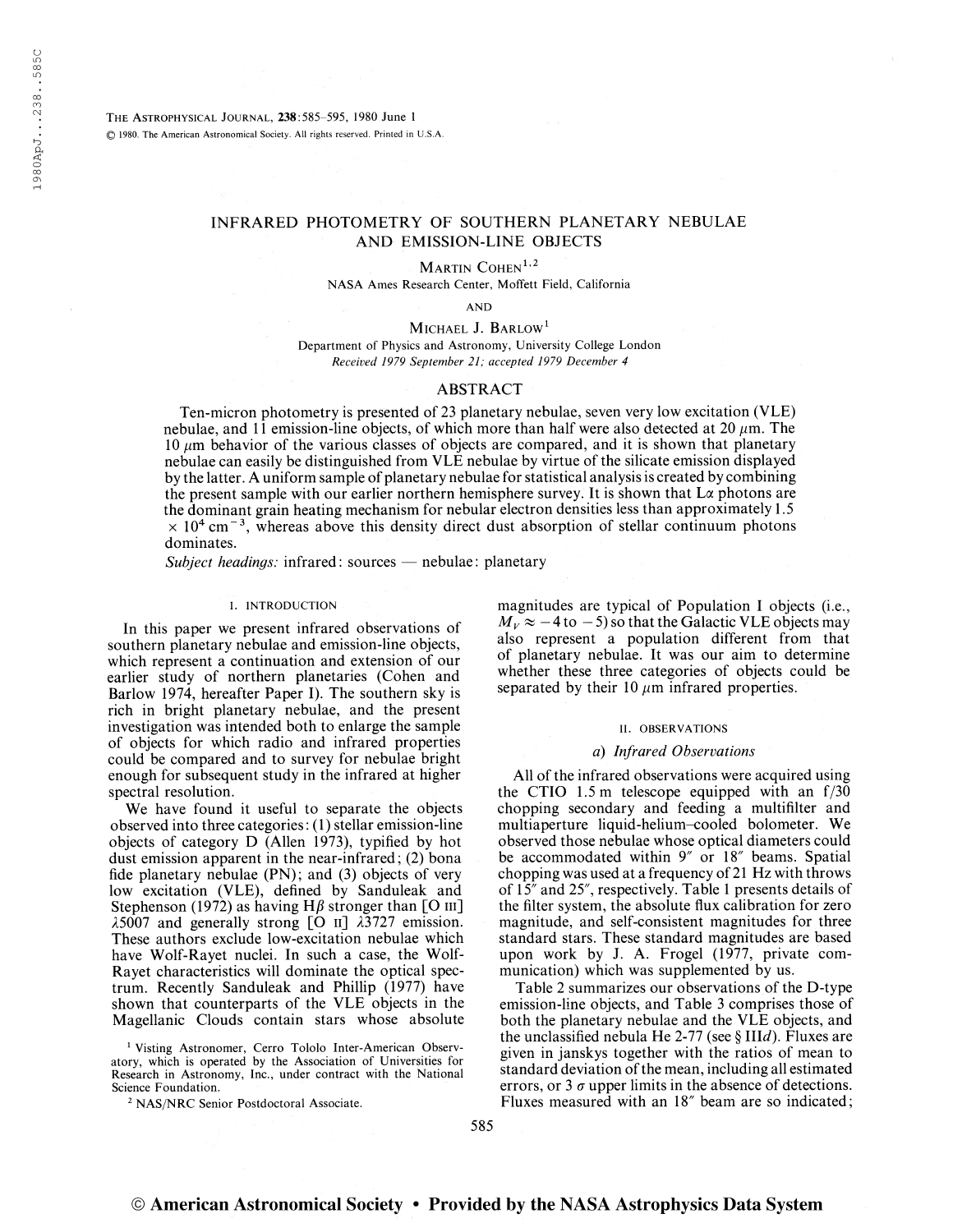# TABLE <sup>1</sup>

|                                   | $\Delta\lambda$ ( $\mu$ m) | $F_v$ , Zero Mag |              |         |            |  |
|-----------------------------------|----------------------------|------------------|--------------|---------|------------|--|
| $\lambda_{\text{eff}}$ ( $\mu$ m) | <b>FWHM</b>                | (Jy)             | $\alpha$ CMa | y Cru   | $\eta$ Sgr |  |
| 2.20.                             | 0.41                       | 631              | $-1.39$      | $-3.16$ | $-1.51$    |  |
| 3.45.                             | 0.57                       | 294              | $-1.39$      | $-3.36$ | $-1.71$    |  |
|                                   | 0.42                       | 169              | $-1.39$      | $-3.07$ | $-1.42$    |  |
| $8.0.$ .                          | 0.6                        | 62.0             | $-1.39$      | $-3.27$ | $-1.57$    |  |
|                                   | 1.0                        | 52.0             | $-1.39$      | $-3.31$ | $-1.61$    |  |
| 9.78.                             | 0.9                        | 42.2             | $-1.39$      | $-3.37$ | $-1.67$    |  |
|                                   |                            | 40.5             | $-1.39$      | $-3.39$ | $-1.67$    |  |
|                                   | 1.8                        | 36.3             | $-1.39$      | $-3.41$ | $-1.69$    |  |
| 11.67.                            | 2.0                        | 30.0             | $-1.39$      | $-3.48$ | $-1.75$    |  |
|                                   | 1.3                        | 25.6             | $-1.39$      | $-3.49$ | $-1.78$    |  |
|                                   |                            | 10.5             | $-1.39$      | $-3.40$ | $-1.80$    |  |

<sup>a</sup> Effective wavelengths and FWHM of filters, fluxes for zero magnitude, and magnitudes for three standard stars.

<sup>b</sup> The 20  $\mu$ m filter cuts on at about 15.5  $\mu$ m and is cut off by the atmosphere at long wavelengths.

otherwise the measurements were made with a  $9''$ beam.

#### b) Radio Observations

We made high-frequency measurements of a handful of planetary nebulae using the  $NRAO<sup>3</sup>$  11 m antenna in Tucson, Arizona. The dates of observation were 1976 October and 1977 January, and the frequencies were 31.4 and 90 GHz. In 1976 an uncooled, single channel, prime focus receiver was used at 31 GHz and a cooled, two channel, Cassegrain receiver was used at 90 GHz, each with a 6 Hz nutating subreflector. In 1977 we used a newly completed, uncooled, four channel Cassegrain system at 31 GHz with a 2.5 Hz nutating subreflector. This latter receiver provided much improved performance at the lower frequency over that used in 1976. Beams were  $209''$  (31 GHz) and 16" (90 GHz) FWHM. Table 4 summarizes the results for seven nebulae. In all cases the results are consistent with optically thin free-free emission at both frequencies.

<sup>3</sup> The National Radio Astronomy Observatory is operated by Associated Universities, Inc., under contract with the National Science Foundation.

#### III. INFRARED FLUX DISTRIBUTIONS

## a) Stellar Emission-Line Objects

In Figure 1 we present plots of the flux distributions of eight objects showing D-type emission according to Allen's (1973) criterion (hot dust emission apparent between 1 and 3  $\mu$ m). We also include AG Car, a Be star in the center of a ring nebula which has been included in the PN catalog of Perek and Kohoutek (1967).

He 2-106 is a symbiotic star (Swings 1973). Its infrared flux distribution in the  $8-13 \mu m$  region is consistent with a silicate emission feature superposed on a much broader continuum arising from thermal dust emission at a range of temperatures. The symbiotic star RR Tel also exhibits silicate emission in the 10  $\mu$ m region (D. K. Aitken 1979, private communication).

The objects Ve 27, GG Car, He 2-80, He 2-90, and He 2-91 are all included in Allen and Swings's (1976) Group 2 category of peculiar Be stars in which the most numerous lines are those of permitted and forbidden ionized iron. Our 10  $\mu$ m region coverage is insufficient for He 2-80 and He 2-91, but the flux

| OBSERVED FLUXES, $F_u$ (Jy), of EMISSION-LINE OBJECTS <sup>a</sup> |                      |               |                |                      |                         |           |                                 |                      |                      |           |
|--------------------------------------------------------------------|----------------------|---------------|----------------|----------------------|-------------------------|-----------|---------------------------------|----------------------|----------------------|-----------|
|                                                                    | $\lambda$ ( $\mu$ m) |               |                |                      |                         |           |                                 |                      |                      |           |
| OBJECT                                                             | 3.45                 | 4.7           | 8.0            | 8.8                  | 9.8                     | 10        | 10.6                            | 11.7                 | 12.7                 | 20        |
| Ve $27 \ldots \ldots$                                              | 1.37(13)             | $\sim 100$    | 8.70(6)        | 13.8 (32)            | 19.9(36)                | 18.4(45)  | 21.5(48)                        | 19.2(83)             | 20.3(83)             | 19.6(7)   |
| He $2-34$                                                          | 10.6(70)             | $\sim$ $\sim$ | 9.24(10)       | 10.1(25)             | 11.4(22)                | 12.1(50)  | 15.3(66)                        | 13.2(25)             | 11.7(23)             | 13.9 (4)  |
| $AG Car$                                                           | 4.10 (38)            | 3.96(33)      | $\cdots$       | 1.89(8)              | $\cdots$                | 1.65(20)  | $\mathbf{z} \cdot \mathbf{z}$ . | 1.14(6)              | $\cdots$             | < 10.7    |
| $GG Car$                                                           | 10.2(90)             | 11.5(38)      | 9.85(14)       | 10.6(90)             | 11.0(22)                | 10.5(130) | 10.6(30)                        | 9.05(30)             | 7.73(7)              | < 12.4    |
| He $2-79$                                                          | 1.77(25)             | $\cdots$      | <b>Service</b> | $\cdots$             | $\cdots$                | 6.32(70)  | $\cdots$                        | $\sim$ $\sim$ $\sim$ | $\cdots$             | $<$ 35.7  |
| He $2-80$                                                          | $\sim$ $\sim$        | $\cdots$      | $\cdots$       | $\sim$ $\sim$ $\sim$ | $\cdots$                | 6.19(21)  | $\cdots$                        | $\sim$ $\sim$ $\sim$ | $\sim$ $\sim$ $\sim$ | 4.63(3)   |
| He $2-90$                                                          | 2.81(20)             | 12.1(20)      | 33.9 (22)      | 35.6 (32)            | 34.3(28)                | 45.9 (80) | 27.8(50)                        | 25.0(17)             | 53.3 (31)            | 68.1 (50) |
| He $2-91$                                                          | 4.70(28)             | 6.75(18)      | $\sim 100$     | 7.50(16)             | $\sim 100$ km s $^{-1}$ | 6.45(50)  | <b>Contract</b>                 | 5.24(21)             | $\sim$ $\sim$ $\sim$ | 3.71(4)   |
| He $2-106$                                                         | 13.9(48)             | 17.3(83)      | 18.7(16)       | 25.2(32)             | 31.1(36)                | 27.6 (42) | 33.4 (36)                       | 29.0(26)             | 29.4 (33)            | 17.4(5)   |
| $CPD - 56^{\circ}8032$                                             | 11.5(70)             | 37.8 (200)    | 194 (130)      | 156 (140)            | 112(50)                 | 139 (48)  | 124 (160)                       | 135 (400)            | 167 (110)            | 209 (140) |

TABLE 2

<sup>a</sup> Figures in parentheses following the fluxes represent the ratio of mean to standard deviation of the mean for each measurement.

|  | © American Astronomical Society • Provided by the NASA Astrophysics Data System |  |  |  |
|--|---------------------------------------------------------------------------------|--|--|--|
|  |                                                                                 |  |  |  |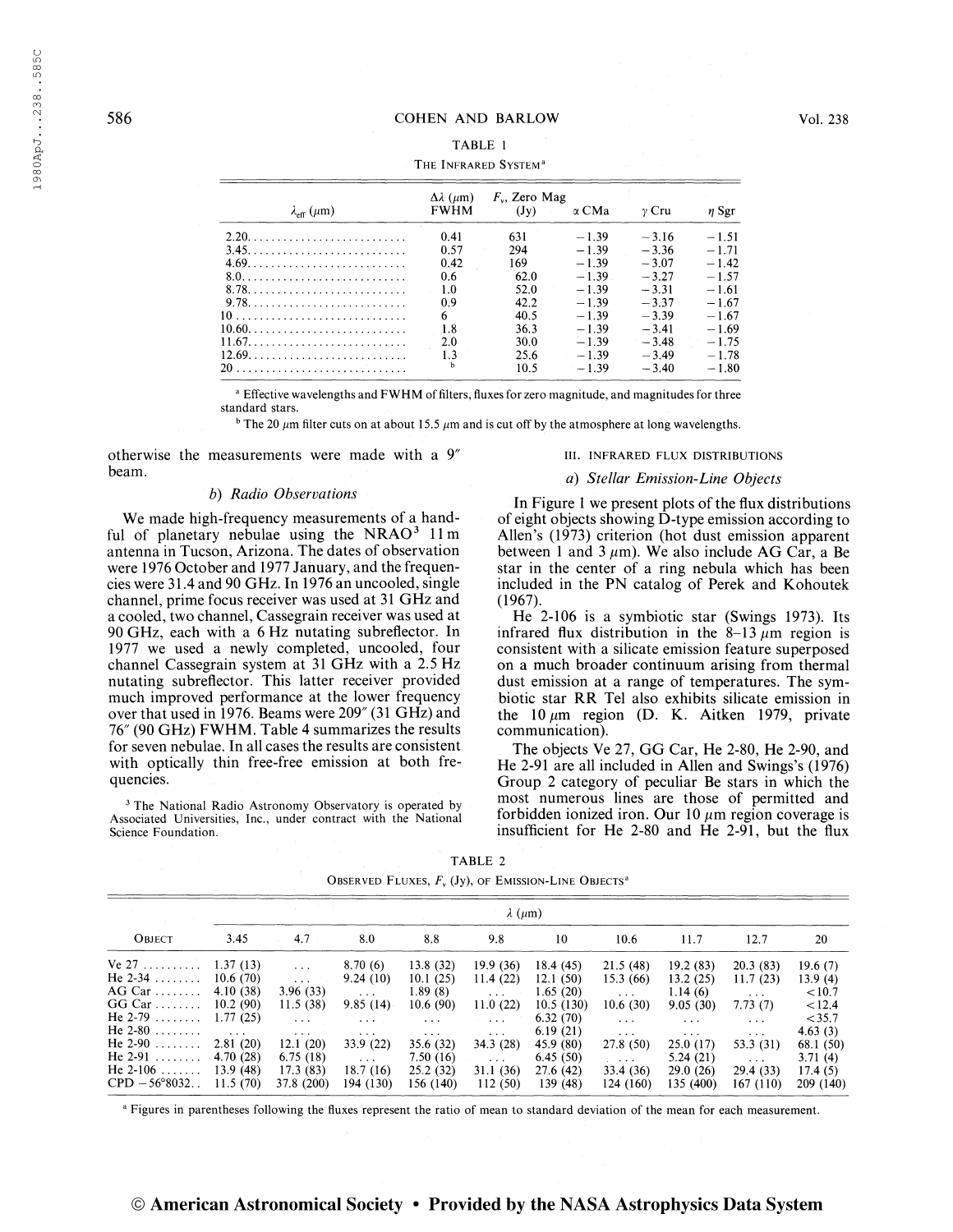## No. 2, 1980 IR PHOTOMETRY OF PLANETARY NEBULAE 587

#### TABLE 3

### OBSERVED FLUXES,  $F_v$  (Jy), of PN, VLE, AND He 2-77

|                                                |             | $\lambda$ ( $\mu$ m)    |                                                       |                                     |           |                                |                      |                                           |                                |
|------------------------------------------------|-------------|-------------------------|-------------------------------------------------------|-------------------------------------|-----------|--------------------------------|----------------------|-------------------------------------------|--------------------------------|
| OBJECT                                         | <b>TYPE</b> | 8.0                     | 8.8                                                   | 9.8                                 | 10        | 10.6                           | 11.7                 | 12.7                                      | 20                             |
|                                                | PN          | < 2.64                  | 3.59(8)                                               | 5.43(11)                            | 10.0(70)  | 9.98(44)                       | 12.6(33)             | 19.2(27)                                  | 30.0(9)                        |
| NGC $2792^a$                                   | PN          | $\sim$ $\sim$ $\sim$    | $\cdots$                                              | $\sim 10$                           | < 0.33    | $\alpha$ , $\alpha$ , $\alpha$ | $\sim$ $\sim$ $\sim$ | <b>Service</b>                            | $\sim$ $\sim$ $\sim$           |
| $\rm NGC$ 2867ª $\,\ldots\ldots\ldots\ldots\,$ | PN          | $\sim 10$               | 1.26(5)                                               | $\sim 10^{-1}$                      | 1.17(7)   | 1.40(6)                        | 1.30(5)              | 1.65(3)                                   | < 10.1                         |
| $IC 2501 \ldots \ldots \ldots \ldots \ldots$   | PN          | $\sim$ $\sim$           | 1.69(8)                                               | 1.11(4)                             | 2.93(24)  | 2.88(15)                       | 3.24(12)             | 4.28(6)                                   | 29.7(5)                        |
| $NGC$ 3132                                     | PN          | $\sim$ $\sim$ $\sim$    | $\sim$ $\sim$ $\sim$                                  | $\alpha \rightarrow \alpha \beta$   | < 0.34    | $\sim 100$                     | <b>Contract</b>      | $\sim$ $\sim$ $\sim$                      | $\sim$ $\sim$ $\sim$           |
| He 2-47.                                       | <b>VLE</b>  | < 4.82                  | 1.00(6)                                               | 2.85(4)                             | 2.61(19)  | 2.70(8)                        | 2.67(10)             | 4.22(6)                                   | 21.7(8)                        |
| IC 2621                                        | PN          | 2.72(3)                 | 2.65(18)                                              | 2.22(5)                             | 3.84(17)  | 4.70(30)                       | 5.29(42)             | 7.05(12)                                  | 16.2(9)                        |
| NGC 3918 <sup>a</sup>                          | PN          | $\sim 10^{-11}$         | 1.74(14)                                              | 1.18(4)                             | 3.02(31)  | 5.01(20)                       | 5.22(18)             | 4.16(7)                                   | 22.2(4)                        |
| He 2-77.                                       | $HII$ ?     | 2.57(4)                 | 3.37(15)                                              | 2.49(6)                             | 6.32(23)  | 5.45(10)                       | 4.49(12)             | 8.09(13)                                  | 41.0(22)                       |
|                                                | PN          | $\sim 10$               | 0.82(17)                                              | $\sim 100$                          | 1.22(14)  | 2.52(10)                       | 2.46(10)             | 1.67                                      | 10.3(4)                        |
| $NGC$ 5189                                     | PN          | $\sim$ $\sim$ $\sim$    | $\sim$ $\sim$ $\sim$                                  | $\sim 100$                          | < 0.31    | $\sim 100$ km s $^{-1}$        | $\sim 100$           | $\alpha$ , $\alpha$ , $\alpha$            | $\alpha$ , $\alpha$ , $\alpha$ |
| NGC $5189^a$                                   | PN          | $\sim$ $\sim$ $\sim$    | $\mathcal{R}^{\prime}$ and $\mathcal{R}^{\prime}$     | $\sim$ $\sim$ $\sim$                | < 0.38    | $\sim$ $\sim$ $\sim$           | $\sim 100$           | $\sim 100$                                | $\sim 100$                     |
| He $2-99^a$                                    | PN          | $\sim$ $\sim$ $\sim$    | $\sim 100$                                            | $\sim 100$                          | 0.66(4)   | $\sim 100$                     | $\sim 100$           | $\sim 10$                                 | 7.82(4)                        |
| $NGC$ 5315                                     | PN          | $\sim 100$ km $^{-1}$   | $\sim 100$                                            | $\sim$ $\sim$ $\sim$                | 4.93(31)  | $\sim 100$ km s $^{-1}$        | $\sim 100$           | $\sim 100$                                | 25.4(6)                        |
| $NGC 5315^a$                                   | PN          | 3.87(4)                 | 3.83(13)                                              | 2.13(9)                             | 4.93 (19) | 5.32 (22)                      | 6.16(26)             | 10.4(17)                                  | 35.7(7)                        |
| He $2-101$                                     | PN          | $\sim$ $\sim$ $\sim$    | $\sim$ $\sim$ $\sim$                                  | $\cdots$                            | < 0.50    | $\cdots$                       | $\sim 100$           | $\sim 100$                                | $\alpha$ , $\alpha$ , $\alpha$ |
| He $2-108^a$                                   | <b>VLE</b>  | $\sim 100$              | $\sim$ $\sim$ $\sim$                                  | $\sim$ $\sim$ $\sim$                | < 0.32    | $\sim$ $\sim$ $\sim$           | $\sim$ $\sim$ $\sim$ | $\sim$ $\sim$ $\sim$                      | $\sim$ $\sim$ $\sim$           |
| IC $4406^a$                                    | PN          | $\sim$ $\sim$ $\sim$    | $\sim 100$                                            | $\sim 10$                           | < 0.34    | $\sim$ $\sim$ $\sim$           | $\sim 100$           | $\sim$ $\sim$ $\sim$                      | $\sim$ $\sim$ $\sim$           |
| $NGC$ 5882                                     | PN          | $\sim 100$ km $^{-1}$   | $\mathbf{z} \rightarrow \mathbf{z}$ .                 | $\sim$ $\sim$ $\sim$                | 1.10(16)  | $\ldots$ .                     | $\sim 100$           | $\ldots$ .                                | 6.27(4)                        |
| He $2-131$                                     | <b>VLE</b>  | <6.31                   | 1.92(8)                                               | 3.12(11)                            | 3.57(37)  | 4.10(11)                       | 3.65(43)             | 7.97 (24)                                 | 38.1 (20)                      |
| $NGC 5979$                                     | PN          | $\sim$ $\sim$ $\sim$    | <b>Contract Contract</b>                              | $\sim 100$                          | < 0.34    | $\cdots$                       | <b>Contractor</b>    | $\alpha$ , $\alpha$ , $\alpha$ , $\alpha$ | $\sim$ 100 $\sim$ 100 $\sim$   |
|                                                | <b>VLE</b>  | $\sim 10$               | 0.76(4)                                               | $\sim 10$                           | 1.29(11)  | $\sim 100$                     | 1.21(6)              | 2.48(6)                                   | 21.2(13)                       |
| $NGC 6153a$                                    | PN          | $\sim 10$               | 1.61(14)                                              | 1.22                                | 2.76(13)  | 6.00(110)                      | 4.92(16)             | 1.44                                      | 13.3(4)                        |
| H 2-1.<br>.                                    | <b>VLE</b>  | $\sim$ $\sim$ $\sim$    | <b>Contractor</b>                                     | $\sim 100$                          | 2.04(12)  | $\sim 100$                     | $\sim$ $\sim$ $\sim$ | $\sim$ $\sim$ $\sim$                      | 8.18(4)                        |
| IC $4637^a$                                    | PN          | $\sim$ $\sim$ $\sim$    | $\sim 100$ km s $^{-1}$                               | $\sim 100$                          | 0.48(3)   | $\sim 100$ km s $^{-1}$        | $\sim 100$           | $\sigma \sim 10$                          | <b>Contract Contract</b>       |
| $NGC 6369$ <sup>a</sup>                        | PN          | $\cdots$                | 0.82(4)                                               | $\cdots$                            | 1.65(8)   | 2.36(9)                        | 2.46(17)             | $\sim 100$                                | < 11.9                         |
|                                                | <b>VLE</b>  | $\sim$ $\sim$ $\sim$    | $\sim 100$ km s $^{-1}$                               | $\ldots$                            | < 0.41    | $\sim 100$                     | $\sim 100$           | $\sim 10$                                 | $\sim 100$                     |
| $Tc1^a$                                        | <b>VLE</b>  | $\sim 100$              | $\sim 100$                                            | $\sim$ $\sim$ $\sim$                | 1.00(7)   | $\sim$ . $\sim$                | 0.89(5)              | $\sim$ $\sim$ $\sim$                      | < 15.3                         |
| $Hb 5a$ .<br>.                                 | PN          | 10.5(12)                | 5.45 $(17)$                                           | 2.81(7)                             | 6.50(30)  | 6.62(17)                       | 7.75(25)             | 9.86(26)                                  | 21.7(8)                        |
| $NGC 6537$ <sup>a</sup>                        | PN          | 2.92(5)                 | 2.56(12)                                              | 1.46 $(5)$                          | 3.63(33)  | 4.57(17)                       | 4.20(19)             | 4.00(10)                                  | 21.2(7)                        |
| M 1-38<br>.                                    | PN          | <b>Contract</b>         | <b>Contractor</b>                                     | $\cdots$                            | < 0.43    | $\sim$ $\sim$ $\sim$           | $\sim$ $\sim$ $\sim$ | $\sim$ $\sim$ $\sim$                      | <b>Contractor</b>              |
| $NGC 6567 \ldots \ldots \ldots \ldots$         | PN          | 2.44(3)                 | 1.42(6)                                               | 1.05(3)                             | 1.96(15)  | 2.29(13)                       | 2.00(9)              | 2.67(6)                                   | 31.4(3)                        |
| $NGC 6578$                                     | PN          | $\sim 100$ km s $^{-1}$ | $\mathbf{r} \rightarrow \mathbf{r} \times \mathbf{r}$ | $\mathbf{r} \rightarrow \mathbf{r}$ | 0.66(7)   | <b>Allen College</b>           | $\sim 100$           | $\sim 100$ km $^{-1}$                     | 3.77(4)                        |
|                                                |             |                         |                                                       |                                     |           |                                |                      |                                           |                                |

Denotes measurement with 18" beams; all other observations with 9". Figures in parentheses as in Table 2.

distributions of GG Car and Ve 27 again indicate silicate emission in the 10  $\mu$ m region. The flux distribution of He 2-90 is more baffling, since the five data points between 8.0 and 11.7  $\mu$ m define a smooth and self-consistent spectrum, compared with which we can only suggest that the greatly elevated 12.7  $\mu$ m point is due to [Ne II] emission. Moreover, the slope of the flux distribution between 4.7 and 11.7  $\mu$ m is too sharply peaked to be a blackbody. Therefore it may be necessary to invoke some nongray grain material whose identity is as yet unknown.

He 2-34 is classified as a suspected VLE object by

TABLE 4 High-Frequency Radio Measurements

| Nebula                   | $S(31.4 \text{ GHz})$ (mJy) | $S(90 \text{ GHz})$ (mJy) |  |  |
|--------------------------|-----------------------------|---------------------------|--|--|
| IC $3568$                | $141 + 30$                  | $\cdots$                  |  |  |
| $NGC 6537 \ldots \ldots$ | $396 + 103$                 | $283 + 89$                |  |  |
|                          | $1146 + 223$                | $\cdots$                  |  |  |
| $NGC 7009$               | $631 + 154$                 | $\cdots$                  |  |  |
| $BD + 30^{\circ}3639$    | $616 + 82$                  | $519 + 165$               |  |  |
| M 1-78                   | $1000 + 66$                 | $909 + 190$               |  |  |
| IC 5117.                 | $408 + 54$                  | $321 + 90$                |  |  |

Sanduleak and Stephenson (1973). A rather broad feature occurs between 8 and 13  $\mu$ m, characterized by a peak at 10.6  $\mu$ m not readily identifiable as silicate emission, which should peak at 9.8  $\mu$ m. It is conceivable that the peak could include [S iv] emission at 10.5  $\mu$ m. However, [S iv] line emission cannot explain the rather smooth, broad emission peak which is observed and which does not correspond to any resonant emission feature known to occur in other astronomical objects. Nor should a low excitation nebula display the [S IV] ion.

 $CPD - 56°8032$  has been classified as type WC10 by Webster and Glass (1974). The most obvious initial interpretation of the trough in the spectrum centered at 9.8  $\mu$ m would be silicate absorption. The optical depth implied for this feature would then be  $\tau_{\text{sil}} \sim 0.5$ , which for "normal" ratios of  $A_V/\tau_{\rm sil}$  (Rieke 1974; Gillett *et al.*) 1975) would suggest an  $A_V$  of about 8 mag. However, the  $(V - K)$  index of 4.3 for this object provides a rigid upper limit of  $A_V < 5$ . Moreover, this limit is clearly too high because of obvious thermal dust emission at 2.2  $\mu$ m. Optical spectrophotometry of CPD - 56°8032 which we have acquired yields  $A_V = 1.85$ , where the narrow H $\alpha$  and H $\beta$  lines are assumed to originate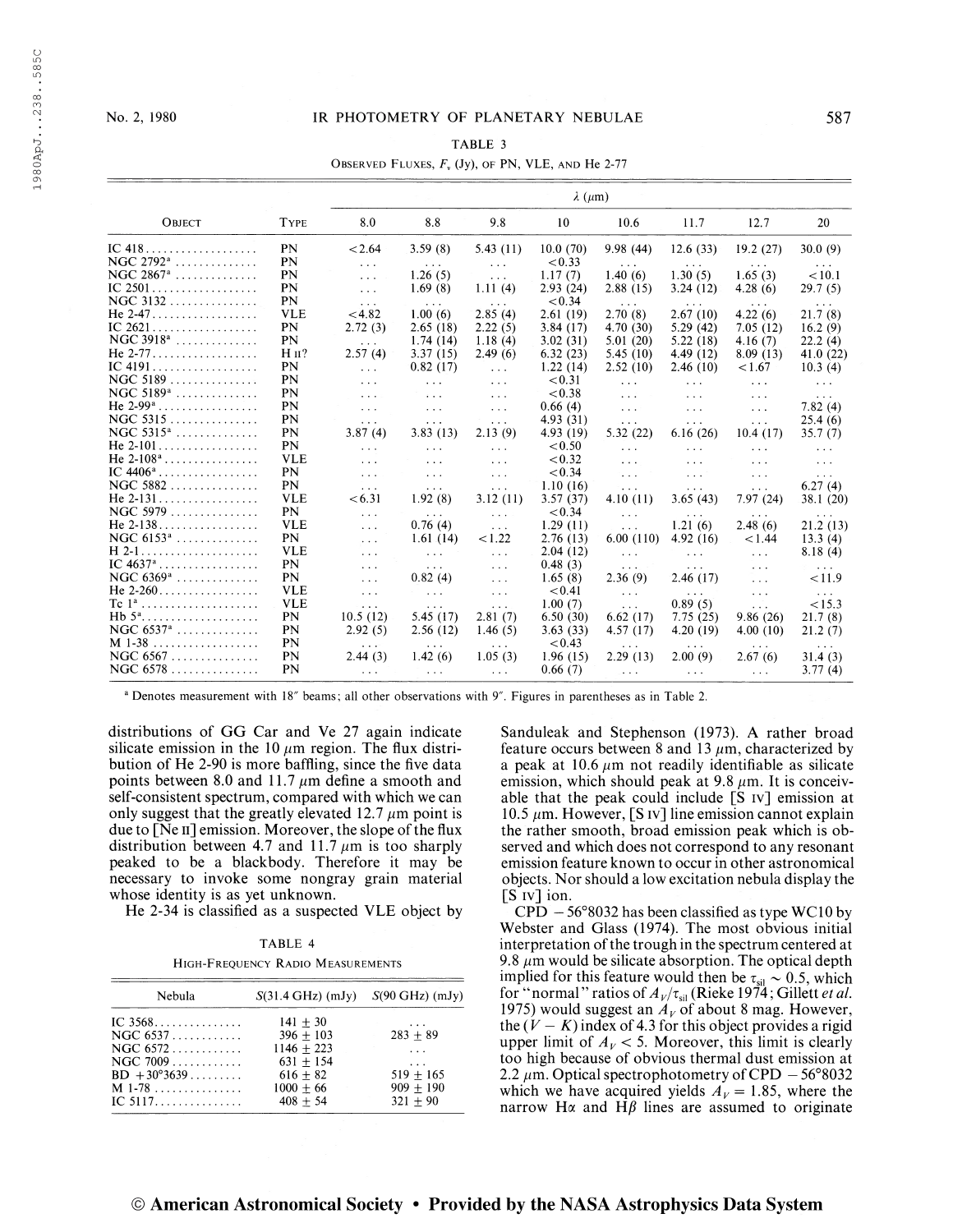

Fig. 1.—The infrared flux distributions of nine emission-line objects. Two blackbody curves are shown for comparison.

under case  $(b)$  conditions in the same region as the narrow nebular forbidden lines, rather than from the circumstellar region giving rise to the broader permitted line spectrum. In addition to these objections to the silicate absorption hypothesis, it is most improbable that oxygen-rich silicate grains could condense around this carbon-rich WC star. A more plausible interpretation of the shape of the spectrum of CPD  $-56^{\circ}8032$  in the 10  $\mu$ m region is that it is similar to the continuum flux distribution of NGC 7027, in particular having a strong 7.7  $\mu$ m feature (see the composite spectrum of NGC 7027 in Fig. 1 of Russell, Soifer, and Willner 1977).

AG Car shows an excess between 2.2 and 11.7  $\mu$ m attributable to free-free emission, and the IR flux distribution is similar to that found for Population I Be stars by Gehrz, Hackwell, and Jones (1974). The steepening of the excess free-free spectrum at longer infrared wavelengths can be interpreted as due to emission from an optically thick wind having an approximately inverse-square law density distribution (Wright and Barlow 1975). There is no evidence for thermal dust emission from AG Car. We believe that there is no justification for the classification of  $AG$  Car and its associated ring nebula (of diameter some 36") as a planetary nebula.

All of the other objects plotted in Figure <sup>1</sup> have infrared flux distributions radically different from that of AG Car, in the sense that they all show strong dust emission.

#### b) Planetary Nebulae

Figure 2 illustrates the flux distributions observed for  $12 \text{ PN}$ . Apart from IC 418, all of the planetaries for which narrowband  $9.8 \mu m$  data exist show deep troughs at this wavelength. However, we do not interpret this phenomenon in terms of absorption by

silicate dust, for basically the same reason as given in the discussion of CPD  $-56^{\circ}8032$  above. In the present context the discrepancy between the expected values of  $A<sub>V</sub>$  as deduced from the optical depth of the putative silicate features, versus the total extinction at  $H\beta$ deduced by Milne and Aller (1975) using the radio-H $\beta$ method, is enormous (e.g., 10-30 mag expected, compared with 0.8-3.5 mag observed).

Instead we regard the 9.8  $\mu$ m point as the most representative of the true continuum, whereas each of the other five narrow-band filters potentially includes an emission line or feature known to occur in planetary nebulae. The A8.0 filter can include the strong, broad 7.7  $\mu$ m feature found in NGC 7027 by Russell, Soifer, and Willner (1977). The  $\lambda$ 8.8 filter can include the long wavelength wing of this 7.7  $\mu$ m feature, together with the 9.0  $\mu$ m [Ar III] line and the 8.7  $\mu$ m feature seen by Gillett, Forrest, and Merrill (1973) in NGC 7027. The  $\lambda$ 10.6 filter can include the 10.5  $\mu$ m [S iv] line as well as the edge of the  $11.3 \mu m$  feature found by Gillett, Forrest and Merrill (1973). The  $\lambda$ 11.7 filter fully brackets this latter feature. The  $\lambda$ 12.7 filter can include the 12.8  $\mu$ m [Ne II] line. Finally, Willner et al. (1979) have established the presence in IC 418 of a broad feature between 10 and 14  $\mu$ m, which they attribute to silicon carbide emission. It is possible that in all planetary nebulae this feature underlies the narrower lines and features. Our observed flux distribution for IC 418 (Fig. 2) agrees very well with the spectrophotometry of Willner et al., although our absolute fluxes are lower, due to the use of a smaller aperture.

If we examine the steepness of the decline of the flux distributions between 8.0 and 9.8  $\mu$ m, it is clear that we may order the well-observed planetaries in the following sequence : Hb 5, NGC 6537, NGC 5315, IC 2501, NGC 3918, NGC 6567, IC 2621, and IC 418. This sequence may be interpretable as one of diminishing strength of the 7.7 and 8.7  $\mu$ m features relative to a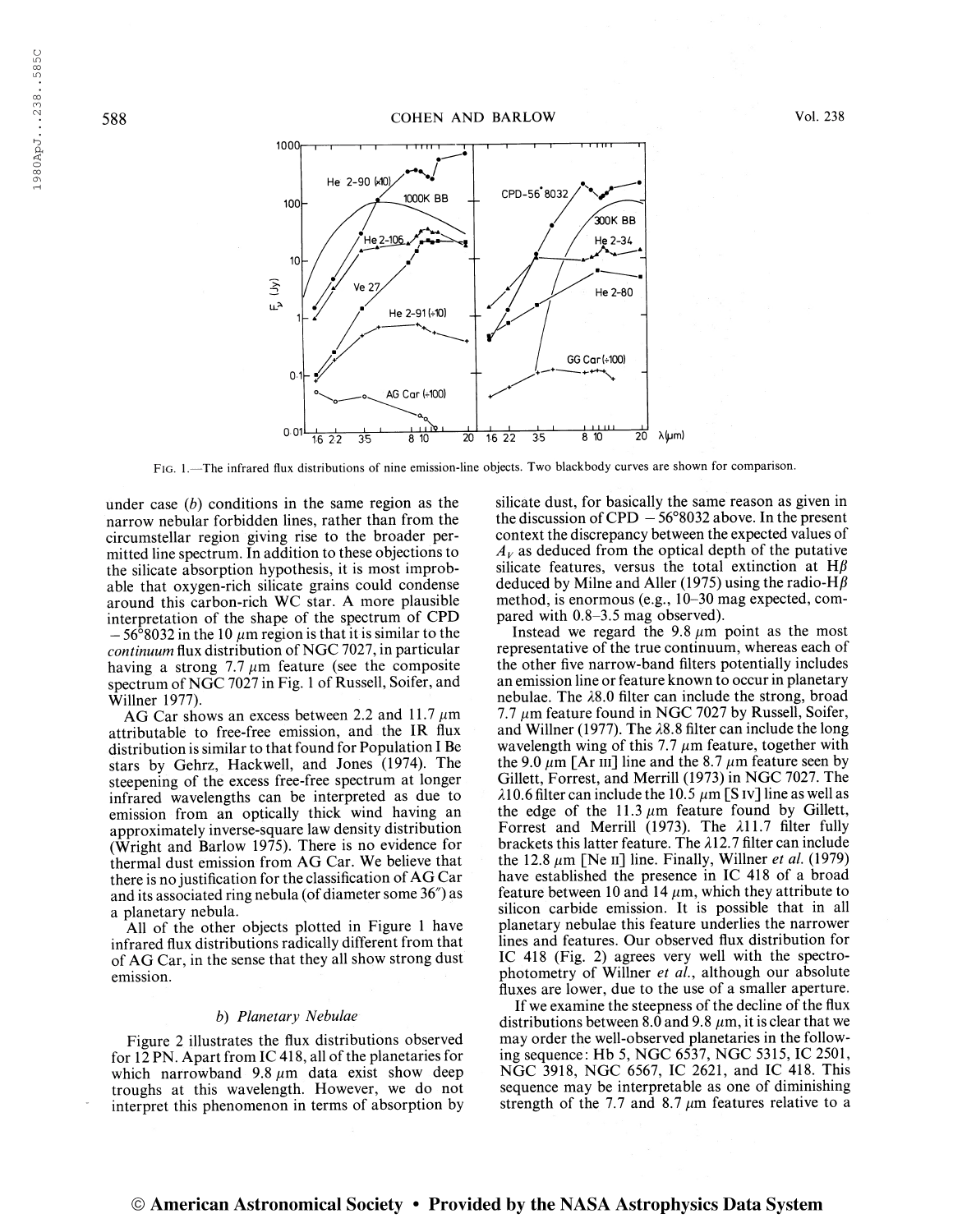198OApJ. . .238 . .585C

1980ApJ...238..585C



FIG. 2.—The 8-20  $\mu$ m flux distributions of 12 planetary nebulae, three VLE nebulae, and the possible H  $\mu$  region He 2-77

general underlying continuum. No 9.8  $\mu$ m flux point exists for IC 4191, NGC 6369, or NGC 2867, but a trough at 9.8  $\mu$ m definitely exists for NGC 6153. The data for IC 4191 and NGC 6153 are particularly striking in that both show remarkably strong emission at 10.6 and 11.7  $\mu$ m compared with the severe upper limits to adjacent narrow-band fluxes. These elevated fluxes might represent [S iv] and broad 11.3  $\mu$ m emission, respectively. One might then predict both 7.7 and 11.3  $\mu$ m features at high resolution.

# c) Very Low Excitation Objects

The 10  $\mu$ m flux distributions of the VLE objects He 2-47, He 2-131, and He 2-138 (Sanduleak and Stephenson 1972) are plotted in Figure 2. They differ in an obvious way from bona fide planetaries in that the flux at 8.8  $\mu$ m is much lower than that at 9.8  $\mu$ m. We interpret the flux distribution of He 2-47 as being due to silicate emission peaking at  $9.8 \mu m$ , along with strong [Ne II] emission at  $12.8 \mu m$ . The flux distribution of He 2-131 (and presumably He 2-138) is also interpreted in the same manner. Aitken et al. (1979) have obtained spectrophotometry of the VLE object M 1-26 and found that it also exhibits silicate emission and a strong [Ne  $\text{II}$ ] line. Aitken *et al*. also have found silicate emission in the spectrum of SwSt <sup>1</sup> (HD 167362) whose nucleus is classified by Smith and Aller (1969) as transitional between Wolf-Rayet and Of types. Comparison of our own (unpublished) optical spectra, taken with the Lick image-tube scanner at the 3 m telescope, of SwSt 1 and  $BD + 30^{\circ}3639$  supports their view. The spectrum of BD  $+30^{\circ}3639$  is conspicuously that of a cool WC type nucleus, with a rich broad-lined spectrum of C m and C iv in addition to the nebular lines. By contrast, SwSt <sup>1</sup> shows only a few of the strongest carbon lines in emission, principally  $\lambda\lambda$ 4650 and 5696 of C III. These, and other lines, are significantly narrower than the corresponding lines seen for  $BD + 30^{\circ}3639$ , as would be expected for an Of type nucleus (cf. Smith and Aller 1969). SwSt <sup>1</sup> reveals dominantly the spectrum of a VLE object. We feel that  $BD + 30^{\circ}3639$  is definitely a PN, but that SwSt 1 is an object on the borderline between PN and VLE objects, albeit closer to the latter. Therefore, VLE objects can be immediately distinguished from PN on the basis of their 10  $\mu$ m flux distributions, and it would appear that VLE objects are oxygen-rich whereas PN are carbonrich. This supposition has been verified by observations of He 2-131 with IUE by M. J. Seaton (1979, private communication), showing that  $O/C > 1$  in this object. The evolutionary status of the VLE objects remains to be understood.

# d) He 2-77

He 2-77 is included in the catalog of Perek and Kohoutek (1967) and its 10  $\mu$ m flux distribution (Fig. 2) resembles that of planetary nebulae, showing a dip at 9.8  $\mu$ m. However, morphologically He 2-77 has a patchy, irregular shape with no obvious central star and moreover has a rather large 5 GHz radio flux of 2.3 Jy (Milne 1979). We have acquired optical spectrophotometry of He 2-77 which shows it to be heavily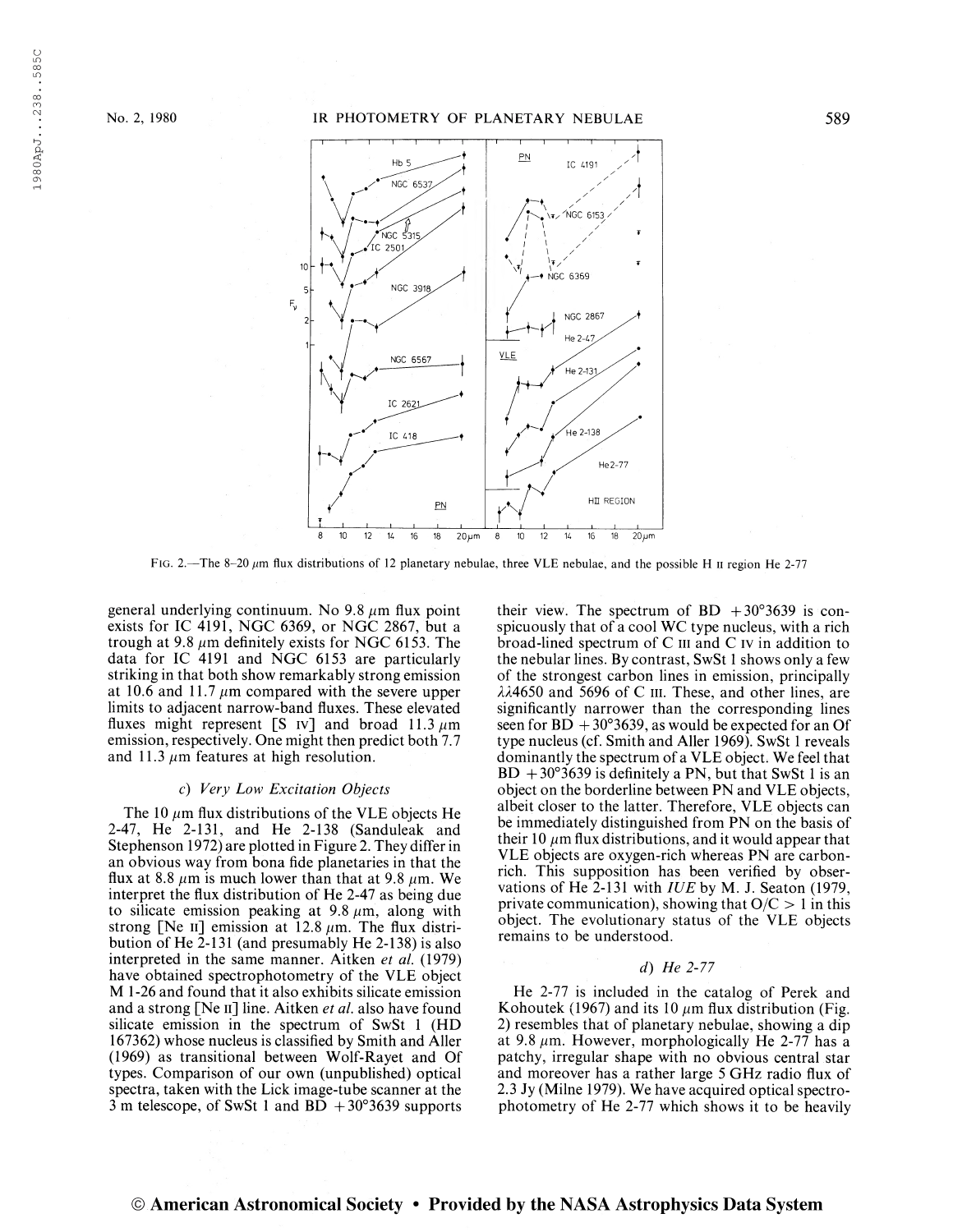198OApJ. . .238 . .585C

1980ApJ...238..585C

obscured. An analysis of the observed  $H\alpha/H\beta$  ratio, assuming case (b) conditions to hold, yields  $A_V$  $= 8.9$  mag. This would predict an optical depth at 10  $\mu$ m, due to silicate absorption, of  $\tau_{\rm sil} \sim 0.6$ , consistent with the observed dip at 9.8  $\mu$ m. The observed elevation of the adjacent 8.8 and 10.6  $\mu$ m flux points would have to be ascribed to line emission by [Ar III] and [S iv], respectively, under this hypothesis. We should emphasize that He 2-77 is the only object in our sample for which the 9.8  $\mu$ m trough is consistent with silicate absorption. We therefore suggest that He 2-77 is a heavily obscured compact H ii region. Radio observations in search of an associated molecular cloud would be very useful.

#### IV. NEBULAR PARAMETERS AND HEATING MECHANISMS

By combining the present IR photometry with that from Paper I, we have created a sample of PN for further analysis. To be included in the sample, a nebula had to satisfy the following conditions: (1) both 10 and 20  $\mu$ m data had to be available; (2) the nebula must have been observed with apertures larger than its optical diameter ; (3) the nebula could not be a VLE object since these are known, following the discussion in § IIIc, to show infrared properties radically different from those of PN.

In addition to the nebulae excluded by the above criteria, the nebulae HD 167362, Vy 2-2, and Hb 12 were also excluded. These three objects are known to were also excluded. These three objects are known to have a steep radio spectral index, indicative of an  $r^{-2}$ density distribution (Marsh, Purton, and Feldman 1976). Since their radio emission is optically thick, an estimate cannot be made of their La luminosities. Aitken et al. (1979) have found that SwSt <sup>1</sup> and Hb 12 exhibit silicate emission in the 10  $\mu$ m region. In addition, Allen and Swings (1976) have found that Hb 12 has a WN type nucleus, in contrast to the WC type classification always appropriate for Wolf-Rayet central stars of planetary nebulae.

We are left with 30 PN, for which we have derived various parameters. The method used here to derive grain temperatures from our 10 and 20  $\mu$ m data differs from that of Paper I in two ways. (1) In Paper I we assumed that the grains emitted as blackbodies. It is assumed that the grains emitted as blackbodies. It is<br>more realistic to assume a  $\lambda^{-2}$  emissivity dependence for grains emitting in the infrared continuum (e.g., as assumed by Telesco and Harper (1977) and by McCarthy, Forrest, and Houck (1978)). The effect of including this dependence is to lower the derived temperatures. (2) Broad-band 10  $\mu$ m fluxes were used in Paper I. A comparison of the broadband 10  $\mu$ m and narrowband 9.8  $\mu$ m data for the PN data in Table 3 shows that the broad-band fluxes seriously overestimate the true level of the continuum at 10  $\mu$ m, due to the inclusion of numerous strong emission lines and features in the bandpass, as discussed in § III6. For the eight nebulae on the left-hand side of Figure 2, the ratio of broad-band  $10 \mu m$  flux to narrow-band 9.8  $\mu$ m flux has a fairly narrow range, with a mean

value of 2.3  $\pm$  0.4. For those nebulae not possessing 9.8  $\mu$ m photometry we have constructed 9.8  $\mu$ m fluxes by dividing their broad-band 10  $\mu$ m fluxes by this factor. For a number of nebulae, 9.8  $\mu$ m fluxes could be obtained from published IR spectrophotometry. These include NGC 7027 and  $B\overline{D} + 3\overline{0}^{\circ}3639$  from Gillett, Forrest, and Merrill (1973), IC 418 and NGC 6572 from Willner et al. (1979), NGC 6790 from Aitken et al. (1979), and IC 5117 and NGC 6302 from Grasdalen (1979 : the flux for NGC 6302 was scaled to the total 10  $\mu$ m flux of Danziger, Frogel, and Persson 1973). The effect of using narrow-band instead of broad-band 10  $\mu$ m fluxes is again to lower the derived 10-20  $\mu$ m grain temperatures.

-20  $\mu$ m grain temperatures.<br>For the case of NGC 7027, a  $\lambda^{-2}$  grain emissivity applied to the 9.8 and 20  $\mu$ m fluxes (the latter from Becklin, Neugebauer, and Wynn-Williams 1973) yields a grain temperature of 139 K, compared with a grain temperature of 90-95 K derived from the longer wavelength fluxes by Telesco and Harper (1977) and by McCarthy, Forrest, and Houck (1978). One possibility for this discrepancy is that the 9.8  $\mu$ m measurements do not really sample the "true" underlying continuum but instead merely represent the intersection of the wings of the 7.7  $\mu$ m and a combination of the 11.3  $\mu$ m and silicon carbide features. However, Figure 3 of McCarthy, Forrest, and Houck (1978) shows that fitting the  $\lambda > 25 \mu m$  data for NGC 7027 with 90 K grain emission leaves an excess of smooth continuum shortward of 20  $\mu$ m, thereby establishing the existence of a range of dust temperatures. We shall therefore assume that our data give a meaningful representation of the underlying continuum at 9.8  $\mu$ m.

In Paper I we used the distance scale of Higgs (1971) to derive nebular luminosities. However, that distance scale assumes the same ionized mass for all nebulae and therefore can seriously overestimate the distances of nebulae which are optically thick in the Lyman continuum. Consequently, in this paper, we shall adopt the distance scale of Acker (1978), which allows for this effect. We have derived nebular  $L\alpha$  luminosities from the 5 GHz fluxes of Milne and Aller (1975) and Milne (1979), using the method of Rubin (1968) and an assumed mean nebular electron temperature of  $T_e$  $= 12,000$  K. Infrared luminosities have been calculated solely on the basis of the energy emitted by grains lated solely on the basis of the energy emitted by grains<br>with a  $\lambda^{-2}$  emissivity, normalized to the 9.8 and 20  $\mu$ m fluxes. These IR luminosities thus do not allow for cooler grains emitting at longer wavelengths, as discussed below.

Table 5 lists the various derived nebular parameters. Column (1) gives the names of the nebulae in right ascension order, column (2) lists the 9.8  $\mu$ m fluxes (in parentheses if derived from broadband 10  $\mu$ m fluxes), column (3) gives the 9.8-20  $\mu$ m (or 9.8-18  $\mu$ m for nebulae from Paper I) grain temperatures  $T_d$ , column (4) lists the 5 GHz radio fluxes, column (5) gives the distances D (in kpc), and columns (6) and (7) list the  $L\alpha$ and infrared luminosities  $L_{L\alpha}$  and  $L_{IR}$ , in units of solar<br>luminosities. Column (8) gives the ratio  $L_{IR}/L_{L\alpha}$  for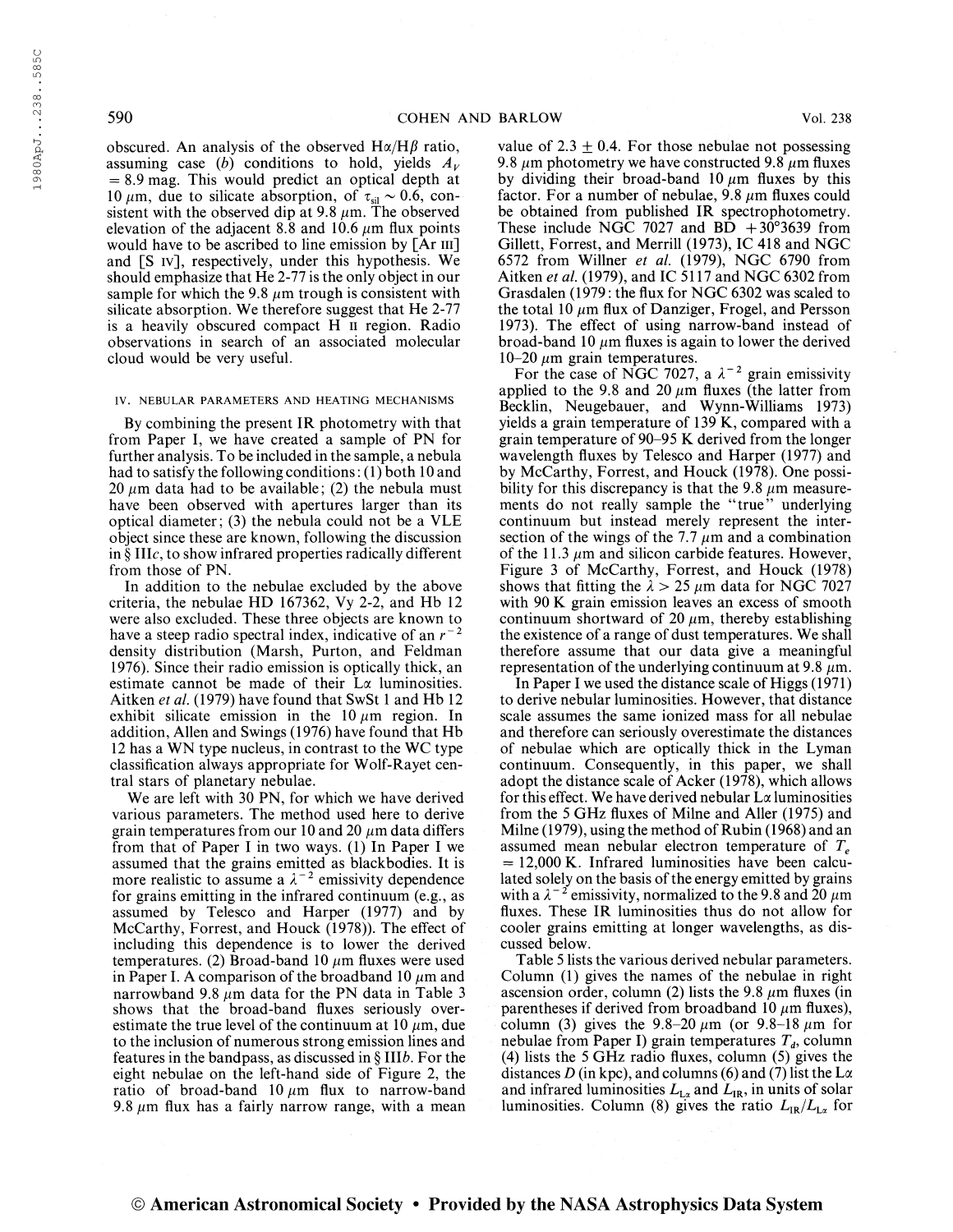# TABLE 5

# Nebular Parameters

| Nebula                          | $F_v$ (9.8 $\mu$ m)<br>(Jy) | $T_d$ (9.8–20) – $F_v$ (5 GHz)<br>(K) | (Jy)  | D<br>(kpc) | $L_{L_x}$<br>$(L_{\odot})$ | $L_{\rm IR}$ <sup>a</sup><br>$(L_{\odot})$ | $L_{\rm IR}/L_{\rm Lx}$ | $n_e$ (FL)<br>$\rm (cm^{-3})$ | $n_e$ (rms)<br>$\rm (cm^{-3})$ |
|---------------------------------|-----------------------------|---------------------------------------|-------|------------|----------------------------|--------------------------------------------|-------------------------|-------------------------------|--------------------------------|
| IC 418                          | 17.6                        | 142                                   | 1.613 | 0.36       | 74                         | 68                                         | 0.91                    | 18000                         | 14000                          |
| IC 2149                         | (0.45)                      | 118                                   | 0.254 | 1.0        | 94                         | 36                                         | 0.39                    | 3000                          | 6000                           |
| IC 2165                         | (0.34)                      | 122                                   | 0.188 | 3.1        | 573                        | 216                                        | 0.38                    | 3000                          | 8000                           |
|                                 | (1.08)                      | 124                                   | 0.121 | 2.25       | 192                        | 326                                        | 1.70                    | $\cdots$                      | 4000                           |
| IC 2501                         | 1.11                        | 108                                   | 0.261 | 1.3        | 164                        | 281                                        | 1.71                    | $\cdots$                      | $\sim$ $\sim$ $\sim$           |
| IC $2621$                       | 2.22                        | 135                                   | 0.195 | 1.1        | 88                         | 101                                        | 1.15                    | $\cdots$                      | 8000                           |
| NGC 3918                        | 1.18                        | 116                                   | 0.859 | 0.8        | 190                        | 68                                         | 0.36                    | 2000                          | 7000                           |
| $IC$ 4191                       | (0.55)                      | 114                                   | 0.172 | 2.25       | 323                        | 282                                        | 0.87                    | $\cdots$                      | $\sim 10$                      |
| $NGC$ 5315                      | 2.13                        | 117                                   | 0.476 | 2.8        | 1387                       | 1422                                       | 1.03                    | $\cdots$                      | $\sim$ $\sim$ $\sim$           |
| NGC 5882                        | (0.50)                      | 122                                   | 0.370 | 1.9        | 496                        | 118                                        | 0.24                    | $\sim$ $\sim$ $\sim$          | 9000                           |
| IC $4593$                       | (0.33)                      | 107                                   | 0.104 | 1.95       | 147                        | 200                                        | 1.36                    | 2000                          | 2000                           |
| $NGC$ 6210. $\ldots$ . $\ldots$ | (0.86)                      | 117                                   | 0.311 | 1.05       | 126                        | 81                                         | 0.64                    | 6000                          | 2500                           |
| IC $4634$                       | (0.31)                      | 107                                   | 0.129 | 2.9        | 399                        | 424                                        | 1.06                    | $\sim$ $\sim$ $\sim$          | 3000                           |
| NGC 6302                        | 10.4                        | 115                                   | 3.49  | 0.65       | 421                        | 420                                        | 1.00                    | 7000                          | 6000                           |
| Hb <sub>5</sub><br>.            | 2.81                        | 134                                   | 0.548 | 1.9        | 736                        | 396                                        | 0.54                    | $\cdots$                      | $\cdots$                       |
| NGC 6537.                       | 1.44                        | 120                                   | 0.671 | 1.24       | 277                        | 160                                        | 0.58                    | 4000                          | 10000                          |
| $NGC$ 6572                      | 11.1                        | 122                                   | 1.307 | 0.67       | 213                        | 325                                        | 1.53                    | 9000                          | 8000                           |
| NGC 6567.                       | 1.05                        | 144                                   | 0.176 | 1.2        | 92                         | 42                                         | 0.46                    | 3000                          | 4000                           |
| NGC 6578.                       | (0.30)                      | 122                                   | 0.170 | 2.9        | 532                        | 165                                        | 0.31                    | $\cdots$                      | 3000                           |
| Hu 2-1                          | (0.99)                      | 126                                   | 0.130 | 1.3        | 82                         | 91                                         | 1.10                    | 9000                          | 13000                          |
| NGC 6741                        | (0.72)                      | 128                                   | 0.220 | 1.6        | 182                        | 91                                         | 0.50                    | 3000                          | 12000                          |
| NGC 6790                        | 5.41                        | 139                                   | 0.256 | 1.6        | 225                        | 454                                        | 2.02                    | 20000                         | 37000                          |
| NGC 6803                        | (0.60)                      | 123                                   | 0.114 | 1.6        | 109                        | 95                                         | 0.87                    | 5000                          | 4000                           |
| $NGC$ 6807                      | (0.45)                      | 120                                   | 0.022 | 5.1        | 168                        | 851                                        | 5.07                    | $\cdots$                      | 13000                          |
| $BD + 30^{\circ}3639$           | 48.7                        | 142                                   | 0.511 | 0.65       | 116                        | 613                                        | 5.28                    | 7000                          | 15000                          |
| NGC 6881                        | (0.86)                      | 126                                   | 0.183 | 3.6        | 881                        | 604                                        | 0.69                    | $\cdots$                      | 11000                          |
| NGC 6884                        | (0.38)                      | 128                                   | 0.171 | 2.8        | 498                        | 146                                        | 0.29                    | 9000                          | 7000                           |
| NGC 6886.                       | (0.39)                      | 113                                   | 0.105 | 3.1        | 344                        | 408                                        | 1.19                    | 5000                          | 10000                          |
| NGC 7027                        | 135                         | 139                                   | 6.28  | 1.09       | 2773                       | 5257                                       | 1.90                    | 20000                         | 26000                          |
| IC 5117                         | 6.34                        | 136                                   | 0.230 | 2.2        | 380                        | 1114                                       | 2.93                    | $\cdots$                      | 30000                          |
|                                 |                             |                                       |       |            |                            |                                            |                         |                               |                                |

<sup>a</sup> See text, § IV.

each nebula. Column (9) lists the electron densities of the nebulae  $n_e$ (FL) derived from the [O n] line ratios and nebular temperatures collected by Sabbadin and Minello (1978). These are distance-independent. Column (10) lists the rms electron densities  $n_e$  (rms) derived by Higgs (1971). These are model-dependent, and assume  $T_e = 12,000$  K.

For one nebula, NGC 7027, the infrared flux has been measured over a wide enough wavelength range to allow the total infrared luminosity to be evaluated. Telesco and Harper (1977) found a total infrared flux<br>of  $2.4 \times 10^{-10}$  W m<sup>-2</sup>, distributed such that one third was emitted in each of the intervals  $1-17 \mu m$ ,  $17-$ 30  $\mu$ m, and 30–300  $\mu$ m. The ratio of total infrared to La luminosity is  $3.15$  (this differs from the ratio of  $3.6$ ) deduced by Telesco and Harper due to the fact that the latter authors adopted a higher nebular electron temperature of 15,000 K when calculating  $L_{L<sub>x</sub>}$ ). The estimate of  $L_{IR}$  for NGC 7027 in Table 5, produced solely by fitting a 139 K  $\lambda^{-2}$  emissivity blackbody to the 9.8 and 20  $\mu$ m fluxes, accounts for 60% of the total infrared flux. Of the remainder,  $8\%$  is emitted by emission features and hotter dust at shorter wavelengths and  $32\%$  is emitted by cooler dust at longer wavelengths. Another way of looking at this is to say that a 90 K  $\lambda^{-2}$  emissivity blackbody fitted to the 30  $\mu$ m flux accounts for 73% of the total infrared flux, with the remainder emitted by hotter dust at shorter wavelengths. Undoubtedly a range of grain temperatures is present, which can most easily be explained by a range of grain sizes (Panagia, Bussoletti, and Blanco 1977; Mathis 1978). The point to be made here is that although far-infrared flux measurements are required for a definitive discussion of the infrared properties of planetary nebulae, the estimates of  $L_{IR}$  in Table 5 probably represent about  $60\%$  of the total infrared luminosity, thereby allowing a discussion of the rel*ative* IR properties of planetaries.

Telesco and Harper (1977) have shown that absorption by dust of diffuse nebular radiation, including La, can lead to values of  $L_{IR}/L_{Lx}$  in excess of unity without the need for direct absorption of stellar Lyman continuum photons by the dust. However, a ratio of  $L_{IR}/L_{Lz} > 3$ , such as NGC 7027 possesses, must indicate significant dust absorption of Lyman continuum photons, since complete absorption of all diffuse radiation unaccompanied by direct absorption of stellar photons is an unlikely scenario. A detailed analysis of NGC 7027 by Panagia, Bussoletti, and Blanco (1977) led to an estimate of a dust optical depth to Lyman continuum photons of  $\tau_{UV} \approx 0.3$ . We shall take the view that the nebulae in Table 5 with values of  $L_{IR}/L_{L_{\alpha}}$  greater than or equal to that of NGC 7027 definitely experience significant dust absorption of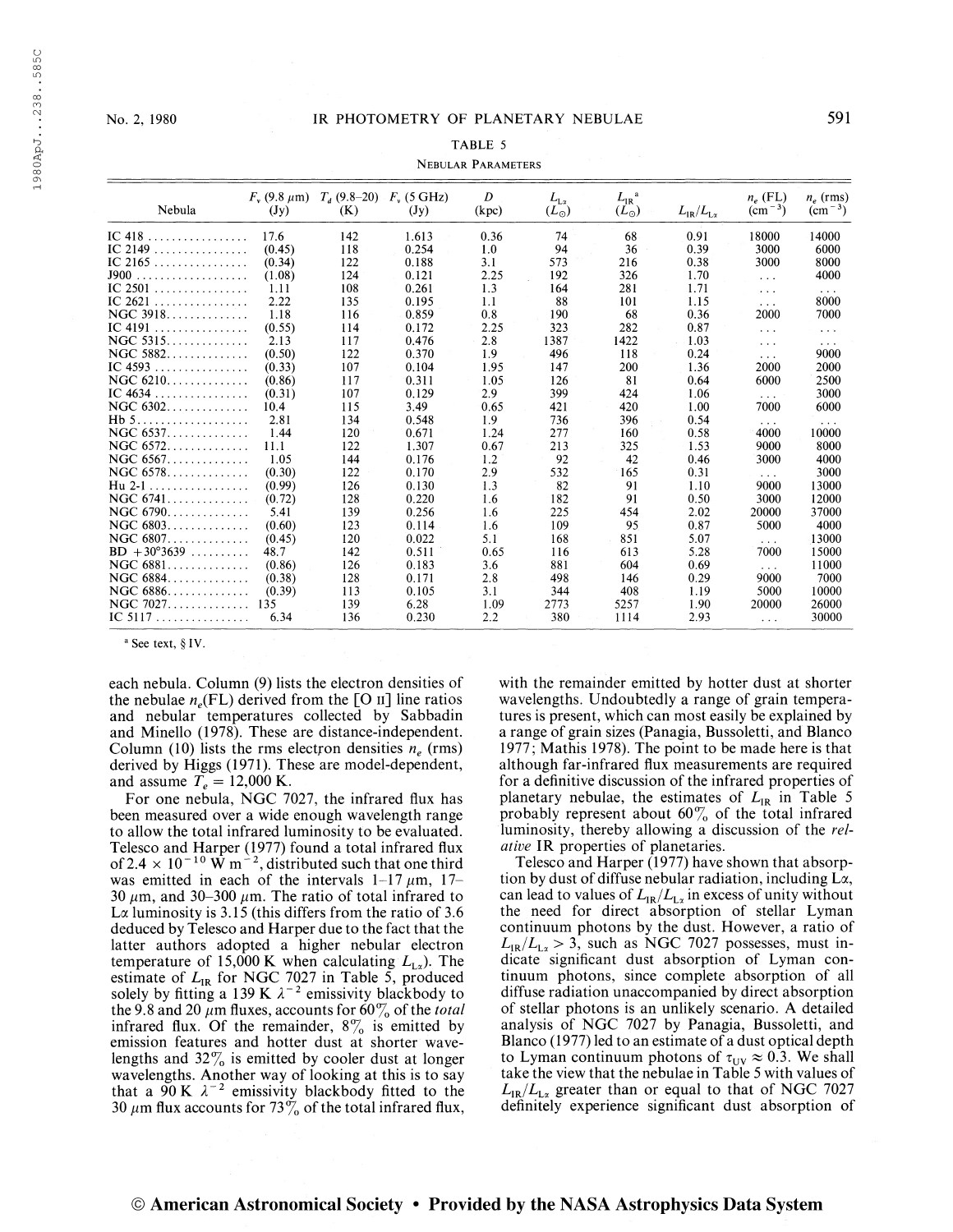198OApJ. . .238 . .585C

1980ApJ...238..585C

stellar continuum photons. These nebulae are NGC 6790, NGC 6807, IC 5117, and BD  $+30^{\circ}3639$  (as discussed in Paper I, the central star of the last nebula is so cool that dust absorption of stellar photons emitted *longward* of the Lyman continuum is probably the dominant mechanism powering the infrared flux. Our high-frequency radio data for  $BD + 30^{\circ}3639$ support the view expressed by O'Dell and Terzian 1970, that the 5 GHz radio flux of this object is not optically thin.) Of the remaining 25 nebulae in Table 5, only two (J900 and IC 2501) have values of  $L_{IR}/L_{L_{\alpha}}$ approaching that of NGC 7027, so that some absorption of Lyman continuum photons may be indicated. The remainder possess values of  $L_{IR}/L_{La}$  comfortably close to or lower than unity such that the dominant grain heating source may be supposed to be  $L\alpha$ photons.

As a test of the L $\alpha$  heating hypothesis, 9.8  $\mu$ m infrared fluxes may be plotted versus 5 GHz radio fluxes. Radio free-free fluxes are proportional to the

product of nebular electron and ion densities, as are La fluxes. Therefore we should expect a linear relationship between 9.8  $\mu$ m and 5 GHz fluxes if L $\alpha$  predominantly powers the infrared emission. In Paper I we plotted absolute infrared and radio properties. Grasdalen (1979) has criticized this procedure, on the grounds that the introduction of distances artificially stretches the plots and produces a spurious relationship between quantities. To test this hypothesis, we have plotted in Figures 3a and 3b, respectively, the observed fluxes and the absolute fluxes. Inspection of the diagrams shows that the introduction of absolute quantities does not stretch the range of values plotted, the range in fact being smaller for the absolute quantities. There is, however, evidence that the introduction of absolute values has weakened the correlation between 9.8  $\mu$ m and 5 GHz fluxes, presumably because of inaccuracies in the distance scale. With the omission of the five nebulae for which significant dust absorption of stellar photons is indicated (those with tick marks in Figs. 3a



FIG. 3.—(a) The apparent 9.8  $\mu$ m fluxes plotted against the apparent 5 GHz fluxes of 30 planetary nebulae. The filled circles represent nebulae whose 9.8  $\mu$ m flux has been measured directly, and the open circles represent nebulae whose 9.8  $\mu$ m flux has been estimated from their broadband 10  $\mu$ m flux, as described in the text. The tick marks on symbols denote nebulae whose values of  $L_{IR}/L_{L2}$  in Table 5 indicate that dust absorption of stellar continuum photons is important. These nebulae are (fro NGC 7027. (b) Same as Fig. 3a, but for absolute fluxes, where D is the distance of a nebula, in kpc.

# © American Astronomical Society • Provided by the NASA Astrophysics Data System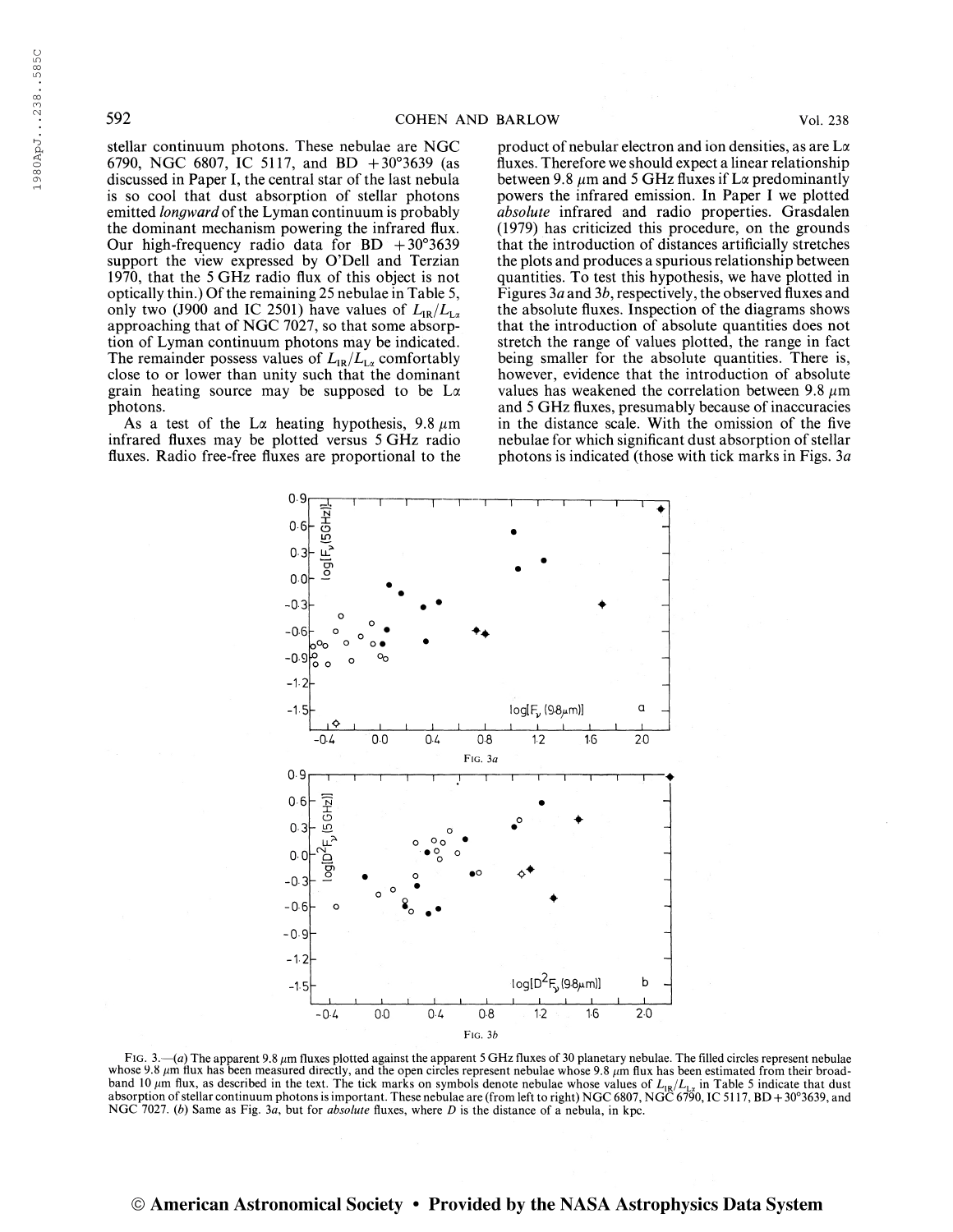

FIG. 4.— $(a)$  The ratios of the 9.8  $\mu$ m and the 5 GHz fluxes of 25 planetary nebulae plotted against their rms electron densities, taken from Higgs (1971). Symbols as in Fig. 3. (b) The ratios of the 9.8  $\mu$ m and 5 GHz fluxes plotted against the electron densities of planetary nebulae deduced from the forbidden line ratios of [O  $\text{II}$ ]  $\lambda\lambda$ 3726, 3729.

and  $3b$ ), the following least-squares fits are obtained for the remaining 25 nebulae :

 $\log \{F_v(9.8 \text{ }\mu\text{m})\} = 0.57 + 1.01 \log \{F_v(5 \text{ GHz})\}$  (1)

with a correlation coefficient  $r^2 = 0.69$ ; and

$$
\log \{ D^2 F_v(9.8 \ \mu \text{m}) \} = 0.52 + 0.70 \log \{ D^2 F_v(5 \ \text{GHz}) \}
$$
\n(2)

with a correlation coefficient  $r^2 = 0.50$ .<sup>4</sup> We propose that relationship (1), in conjunction with the  $L_{IR}/L_{Lx}$ ratios in Table 5, provides strong evidence that  $L\alpha$ photons are the dominant grain heating mechanism in the majority of planetary nebulae.

Grasdalen (1979) has suggested that a more important correlation exists, between nebular electron density and the ratio of 10  $\mu$ m to radio flux. He goes on to argue from this that direct absorption of stellar continuum photons is the dominant heating mechanism in planetary nebulae. In Figure  $4a$  we present the equivalent diagram to Figure 2 of Grasdalen (1979), where we have plotted the ratio of 9.8  $\mu$ m and 5 GHz fluxes against the rms electron density taken from Higgs (1971; these densities, listed in col.  $\lceil 10 \rceil$  of Table 5, are the same as those used in Paper I and by Grasdalen). Since the densities from Higgs (1971) are model-dependent, we have plotted a similar diagram in Figure  $4b$  using electron densities derived from the forbidden line ratio of [O  $\text{II}$ ]  $\lambda\lambda$ 3726, 3729 as discussed earlier in the description of column (9) of Table 5. We have excluded  $\overline{BD} + 30^{\circ}3639$  from Figure 4 for the reasons mentioned earlier.

Inspection of Figure 4a shows that a correlation exists between  $log\$ {n\_e(rms)} and the log of the ratio of 9.8  $\mu$ m and 5 GHz fluxes only if those nebulae are included whose values of  $L_{IR}/L_{L\alpha}$  indicate direct

<sup>4</sup> The correlation coefficient

$$
r^{2} = \frac{\left[\sum x_{i}y_{i} - (\sum x_{i} \sum y_{i}/n)\right]^{2}}{\left\{\sum x_{i}^{2} - \left[\left(\sum x_{i}\right)^{2}/n\right]\right\}\left[\sum y_{i}^{2} - \left[\left(\sum y_{i}\right)^{2}/n\right]\right\}}.
$$

absorption of stellar photons to be significant. If these nebulae (NGC 6790, NGC 6807, NGC 7027, and IC 5117) are excluded, then a formal least-squares analysis yields a correlation coefficient of  $r^2 = 0.04$  for the remaining 21 nebulae. For all 25 nebulae  $r^2$  rises to 0.36. A similar situation holds for the plot of  $\log \{n_e(\text{FL})\}$  versus the log of the ratio of 9.8  $\mu$ m and <sup>5</sup> GHz fluxes in Figure 46. For all 17 nebulae, a leastsquares analysis yields a correlation coefficient of  $r^2$  $= 0.64$ . With the exclusion of NGC 6790 and NGC  $7027$ ,  $r^2$  falls to 0.42; and with the additional exclusion of IC 418,  $r^2$  falls to 0.26. We interpret Figures 4*a* and  $4b$  as showing that no significant correlation exists between  $\log n_e$  and  $\log {F_v(9.8 \mu m) / F_v(5 \text{ GHz})}$  for nebular electron densities less than  $n_e \sim 1.5-2 \times 10^4$ nebular electron densities less than  $n_e \sim 1.5-2 \times 10^4$ <br>cm<sup>-3</sup>, as would be expected on the basis of a model whereby grain heating is powered by L $\alpha$  pho-<br>tons. When nebulae with  $n_e > 1.5 \times 10^4$  cm<sup>-3</sup> are included, a correlation does exist but these nebulae are precisely the ones whose values of  $L_{IR}/L_{L_{\alpha}}$  indicate direct absorption of stellar photons to be important, and thus their inclusion would be expected to yield the observed correlations. When  $L_{IR}/L_{L_{\alpha}}$  is plotted against electron density (not shown here), the same conclusions are obtained.

We may therefore outline the following general scenario for the infrared behavior of model planetary nebulae. A young planetary nebula with a high electron density will have a large dust optical depth in the Lyman continuum,  $\tau_{UV}$ , such that direct grain heating by stellar photons dominates diffuse La heating. As the nebula expands,  $\tau_{UV}$  will fall; e.g., for a ing. The divergence of parties,  $v_0$  with left, e.g., for a so for a dust-to-gas ratio which remains constant, so for a dust-to-gas ratio which remains constant,<br>  $\tau_{UV} \propto n_e R$ , implying  $\tau_{UV} \propto R^{-2}$ . In considering the behavior of the neutral hydrogen optical depth in the Lyman continuum,  $\tau_{H^0}$ , we may distinguish two cases:  $(a)$  a density-bounded nebula, and  $(b)$  a radiationbounded nebula surrounded by a neutral shell. For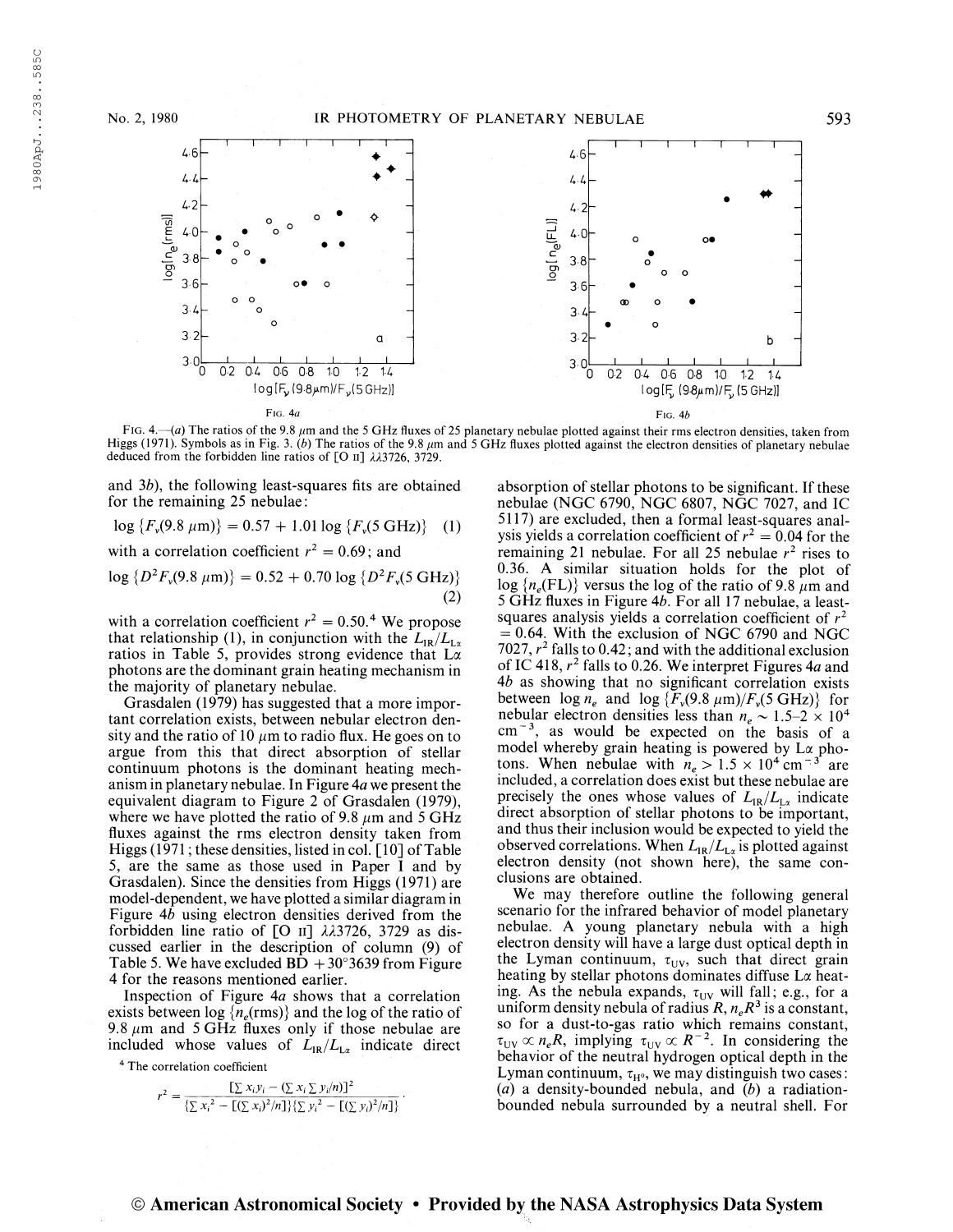case  $(a)$  of an expanding density-bounded nebula with  $\tau_{H^o} = n_{H^o}R$ , we have  $n_{H^o}R^{-2} \propto n_Hn_e$ , as ionizations<br>must balance recombinations. Since  $n_H \sim n_e \propto R^{-3}$ , we thus find that  $\tau_{H^0} \propto R^{-3}$ . Therefore, as the nebula expands and density decreases, the fraction of photons absorbed by gas will decrease faster than the fraction absorbed by dust and  $L_{IR}/L_{La}$  will increase. For case (b) of a radiation-bounded nebula, there will always be sufficient neutral hydrogen surrounding the nebula to absorb the Lyman continuum completely. Therefore, as the dust optical depth falls as the nebula expands, the fraction of the Lyman continuum absorbed by gas will increase and  $L_{IR}/L_{La}$  will decrease. Eventually, at some transition nebular density, direct grain heating by stellar photons will fall below  $L\alpha$  heating and thereafter  $L\alpha$  will dominate. The observations indicate that case  $(b)$  holds and that the transition nebular density is approximately  $1.5 \times 10^4$  cm<sup>-3</sup>. This result is consistent with the fact that planetary nebulae having densities of this order are generally believed to be radiation-bounded. The probability of dust absorption of  $L\alpha$  photons does not fall rapidly with density, since typically a  $L\alpha$  photon must undergo several tens to thousands of H-atom scatterings before escaping from a nebula. A small dust optical depth is therefore sufficient to cause significant absorption of  $L\alpha$  (cf. Panagia and Ranieri 1973). Eventually, however, as the nebula continues to expand, the density will fall to a level where the  $L\alpha$  scattering optical depth is sufficiently low that most  $L\alpha$  photons will escape the nebula without being absorbed, and  $L_{IR}/L_{L\alpha}$  will fall once again. It is not possible to estimate this transition density here since the nebular densities encountered in the present sample do not extend below  $\sim 2$ n the present sample do not extend below  $\sim 2$ <br> $\times$  10<sup>3</sup> cm<sup>-3</sup>. It is assumed that planetary hebulae make the transition from being radiation-bounded to being density-bounded at a density far enough below being density-bounded at a density far enough below<br> $\sim 1.5 \times 10^4$  cm<sup>-3</sup> that the effects associated with case

(a) on  $L_{IR}/L_{Lx}$ , described above, are not noticeable due to the complete dominance of  $L\alpha$  heating.

We have not attempted to make estimates of the mass of dust contained in the planetary nebulae in our sample since, as discussed by Panagia, Bussoletti, and Blanco (1977) and Mathis (1978), such estimates require a knowledge of both the composition of the dust and the grain size distribution. Estimates made without specific knowledge of these parameters are likely to give unreliable results. For instance, the method of Koppen (1977), when applied to the 10 and 30  $\mu$ m fluxes of NGC 7027, gives estimates of the mass of dust which differ by a factor of 100, whereas the mass of dust estimated for the same nebula by Telesco and Harper (1977), assuming an infrared emissivity appropriate for dielectric grains, would be increased by a factor of about 15 if equally, or more, plausible conducting grains such as graphite were assumed.

In conclusion, we would like to emphasize the importance of far-infrared observations of planetary nebulae at wavelengths longer than 20  $\mu$ m, both to confirm the present conclusions concerning the transition density from stellar continuum to  $L\alpha$  dominated grain heating, and in order to extend the sample to larger, lower-density nebulae.

We thank D. K. Aitken, D. A. Allen, and P. F. Roche for discussions; J. A. Frogel for his abundant help and advice with the operation of the CTIO infrared equipment; and the Director and staff of CTIO for their hospitality. M. C. thanks the Director and staff of NRAO in Tucson for their hospitality and expertise. M. C. thanks the National Science Foundation for its support of this work under grants AST 75-13511 and AST 77-19896, and the National Research Council for an NAS/NRC Senior Associateship. M. J. B. thanks the National Science Foundation for support under grant AST 76-22032.

#### **REFERENCES**

- Acker, A. 1978, Astr. Ap. Suppl., 33, 367.
- Aitken, D. K., Roche, P. F., Spenser, P. M., and Jones, B. 1979, Ap.
- J., 223, 925. Allen, D.A. 1973, M.N.R.A.S., 161, 145.
- Allen, D. A., and Swings, J. P. 1976, Astr. Ap., 47, 293.
- Becklin, E. E., Neugebauer, G., and Wynn-Williams, C. G. 1973,
- Ap. Letters, 15, 87. Cohen, ML, and Barlow, M. J. 1974, Ap. J., 193, 401 (Paper I).
- Danziger, I. J., Frogel, J. A., and Persson, S. E. 1973, Ap. J. (Letters),
- 184, L29.
- Gehrz, R. D., Hackwell, J. A., and Jones, T. W. 1974, Ap. J., 191, 675.
- Gillett, F. C., Forrest, W. J., and Merrill, K. M. 1973, Ap. J., 183,87.
- Gillett, F. C., Jones, T. W., Merrill, K. M., and Stein, W. A. 1975, Astr. Ap., 45, 77. *Astr. Ap.*, **45**, 77.<br>Grasdalen, G. L. 1979, *Ap. J.*, **229**, 587.
- 
- Higgs, L. A. 1971, Catalog of Radio Observations of Planetary Nebulae and Related Optical Data (Pub. Ap. Branch, NRC, Canada), Vol. 1, No. 1.
- Koppen, J. 1977, Astr. Ap., 56, 189.
- Marsh, K. A., Purton, C. R., and Feldman, P. A. 1976, Astr. Ap., 49, 211.
- Mathis, J. S. 1978, in Proc. IAU Symposium 76, Planetary Nebulae Observations and Theory, ed. Y. Terzian (Dordrecht: Reidel), p. 281
- McCarthy, J. F., Forrest, W. J., and Houck, J. R. 1978, Ap. J., 224, 109.
- Milne, D. K. 1979, Astr. Ap. Suppl, 36, 227.
- Milne, D. K., and Aller, L. H. 1975, Astr. Ap., 38, 183.
- O'Dell, C. R., and Terzian, Y. 1970, Ap. J., 160, 915.
- Panagia, N., Bussoletti, E., and Blanco, A. 1977, CNO Isotopes in
- Astrophysics, ed. J. Audouze (Dordrecht: Reidel), p. 45. Panagia, N., and Ranieri, M. 1973, 18th Liège Colloquium, Les
- Nébuleuses Planétaires, p. 275. Perek, L., and Kohoutek, L. 1967, Catalogue of Galactic Planetary
- Nebulae (Prague : Czechoslovak Institute of Sciences).
- Rieke, G. H. 1974, Ap. J. (Letters), 193, L81.
- Rubin, R. H. 1968, Ap. J., 154, 391.
- Russell, R. W., Soifer, B. T., and Willner, S. P. 1977, Ap. J. {Letters), 217, L149.